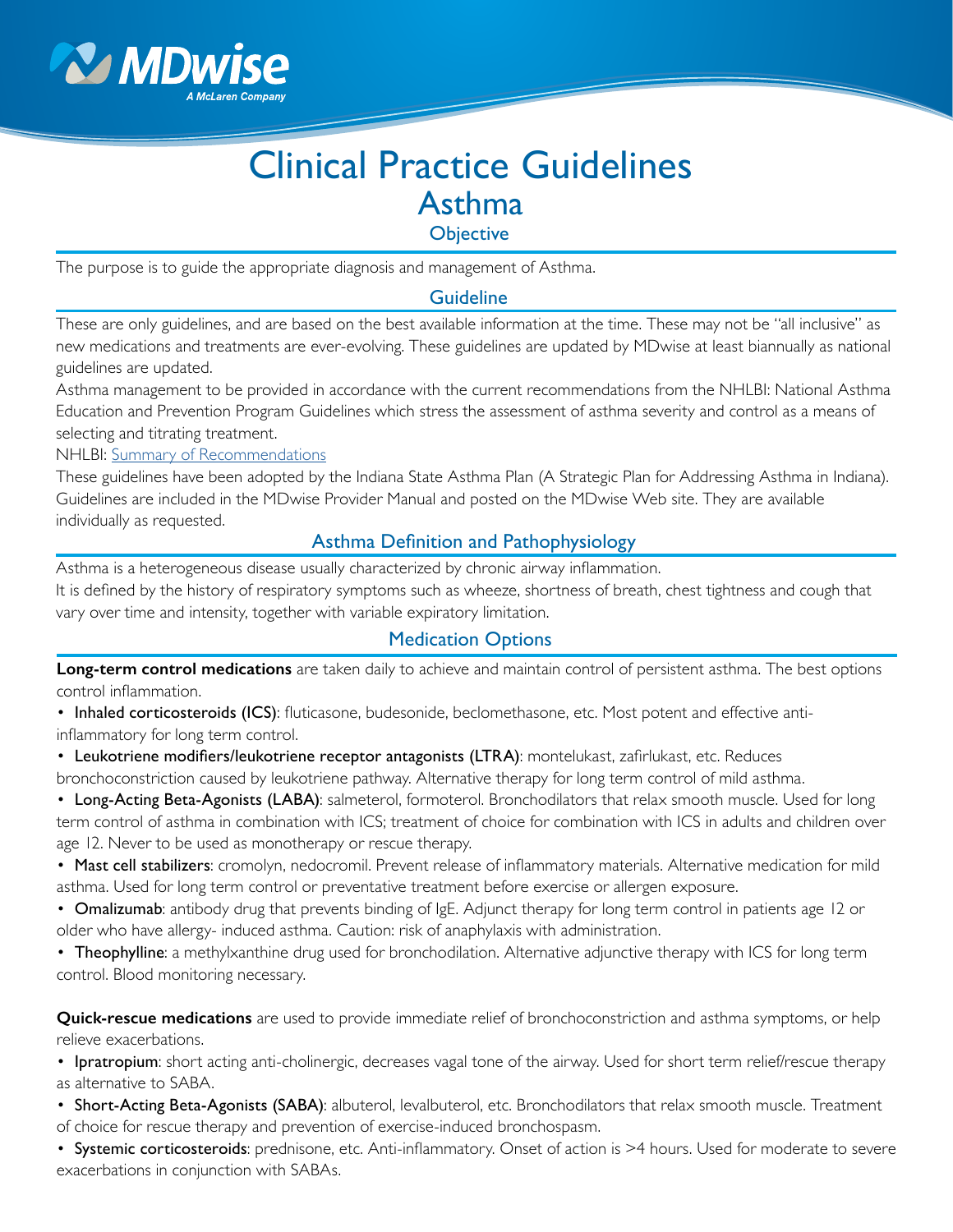



# Treatment Algorithim for Adults and Children Over 12 Years Old

#### Quick-Relief Medication for all Patients

• SABA as needed for symptoms. Intensity of treatment depends on severity of symptoms: up to 3 treatments at 20-minute intervals as needed. Short course of oral systemic corticosteroids may be needed.

•Use of SABA > 2 days a week for symptom relief generally indicates inadequate control and the need to step up treatment

ICS: inhaled corticosteroids; LABA: long-acting beta2-agonist; med: medium dose;

OCS: oral corticosteroids; SLIT: Sublingual immunotherapy.

\* Not for children < 12

† Tiotropium by mist inhaler is an add on treatment for patients with a history of exacerbations; it is not indicated in children  $< 12$ 

# Low dose ICS/formoterol is the reliever medication for patients prescribed low dose budesonide/formoterol or low dose Beclometasone/formoterol maintenance and relief therapy.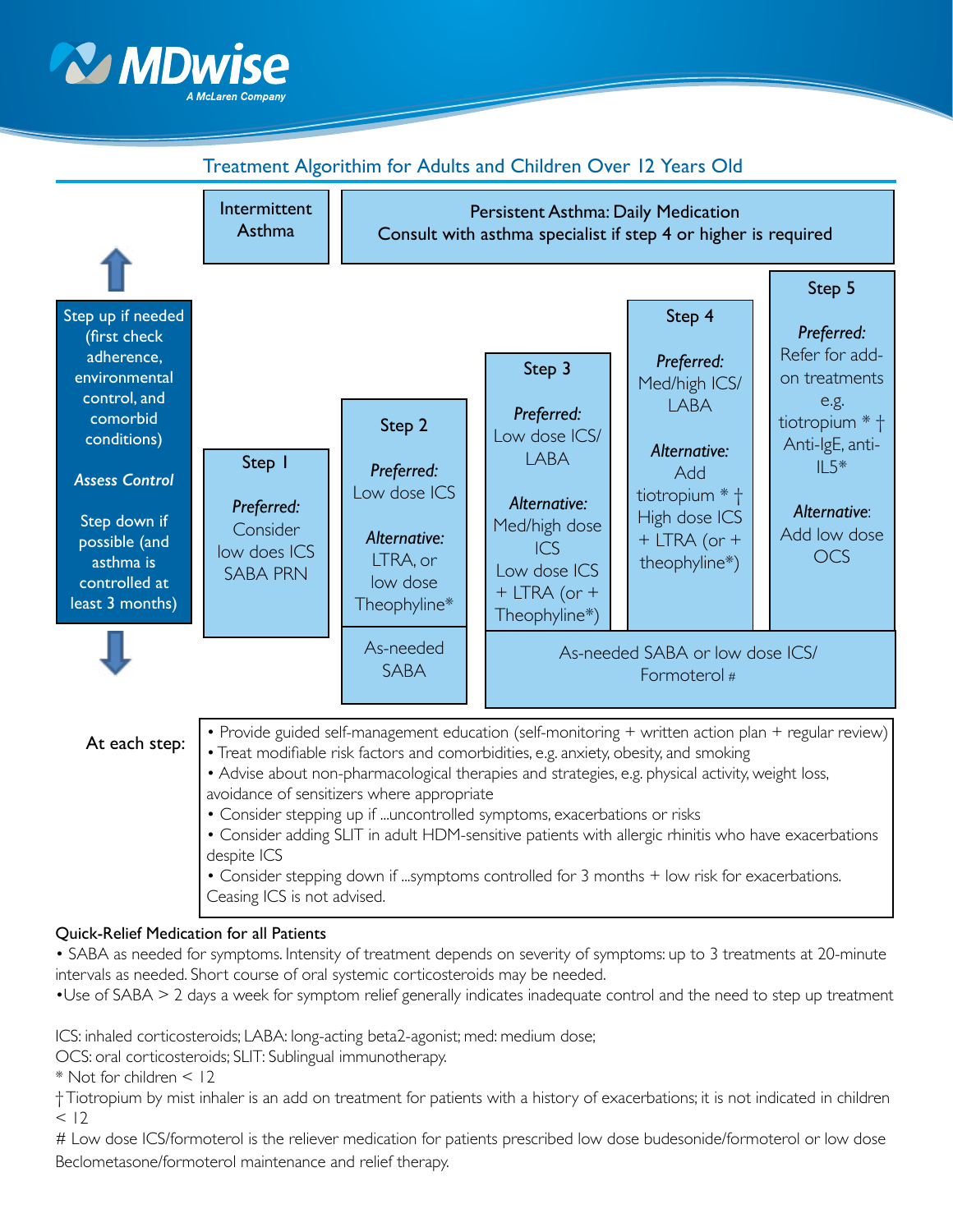



# Treatment Algorithim for Children Ages 6 - 11